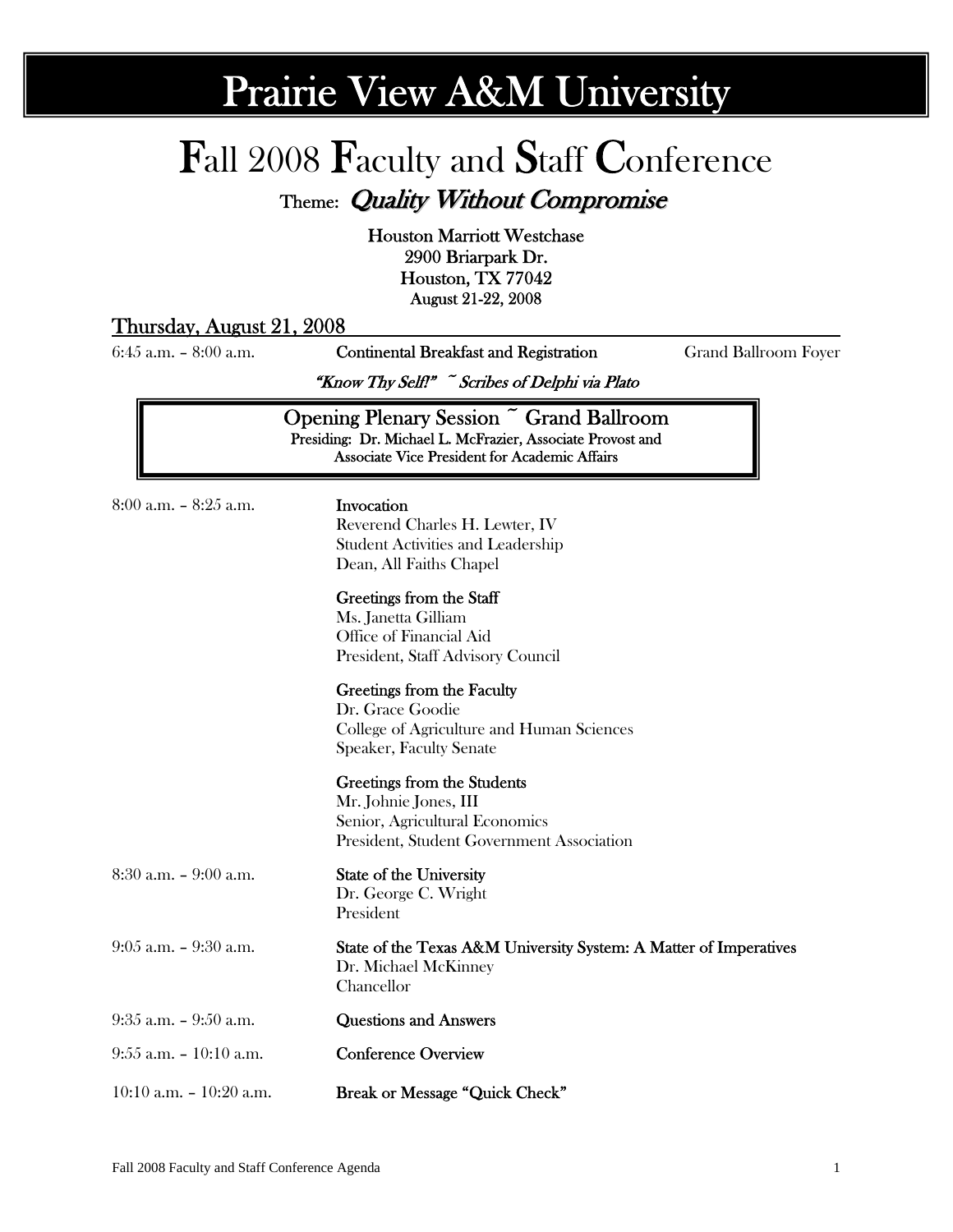"Many People Would Rather Die Than Think! Many Do!" ~ Bertrand Russell i

> Plenary Session II ~ Grand Ballroom Presiding: Dr. Paul Biney, Professor of Mechanical Engineering

| $10:20$ a.m. $- 10:40$ a.m. | Where's the Quality at PVAMU? Reaffirmation of SACS Accreditation:<br>Our Time To Tell and Show<br>Dr. E. Joahanne Thomas-Smith<br>Provost and Senior Vice President for Academic Affairs<br>Accompanied by Dr. Michael L. McFrazier, Associate Provost and<br>Associate Vice President for Academic Affairs |
|-----------------------------|--------------------------------------------------------------------------------------------------------------------------------------------------------------------------------------------------------------------------------------------------------------------------------------------------------------|
| $10:45$ a.m. $-11:05$ a.m.  | <b>Continuous Quality Improvement: Best Practices</b><br>(Outcomes Projected, Measured, and Results Used to Effect Change)                                                                                                                                                                                   |
|                             | <b>Academic Course</b><br>Dr. Charles Bailey<br>Assistant Professor, College of Juvenile Justice and Psychology                                                                                                                                                                                              |
|                             | <b>Student Affairs Program</b><br>Dr. Kay Norman<br>Director, Student Services                                                                                                                                                                                                                               |
|                             | <b>Auxiliary Support Program</b><br>Ms. Tressey Wilson<br><b>Assistant Vice President for Auxiliary Enterprises</b>                                                                                                                                                                                          |
| 11:10 a.m. $-11:30$ a.m.    | Institutional Data: Where We Win; Where We Face Challenges<br>Dr. Kenyatta Phelps<br>Assistant Professor, Brailsford College of Arts and Sciences                                                                                                                                                            |
|                             | Mr. Anthony Adam<br>Interim Director, Institutional Research                                                                                                                                                                                                                                                 |
| $11:35$ a.m. $-11:55$ a.m.  | Planning: Creating a Culture of Evidence<br>Dr. Elizabeth Noel<br>Associate Vice President for Research and Development                                                                                                                                                                                      |
| 12:00 a.m. $-$ 12:10 a.m.   | <b>Work Shop Instructions/Assignments</b><br>Dr. Laurette Foster<br>Director, Center for Teaching Excellence                                                                                                                                                                                                 |
| $12:15$ noon - $1:15$ p.m.  | Luncheon<br><b>Grand Pavilion</b><br><b>Entertainment Provided by</b>                                                                                                                                                                                                                                        |
|                             | Ms. Kenyatta Herring, Vocalist<br><b>PVAMU</b> Alumnae                                                                                                                                                                                                                                                       |
|                             | Dr. John Cornelius, Keyboardist<br>Assistant Professor, Brailsford College of Arts and Sciences                                                                                                                                                                                                              |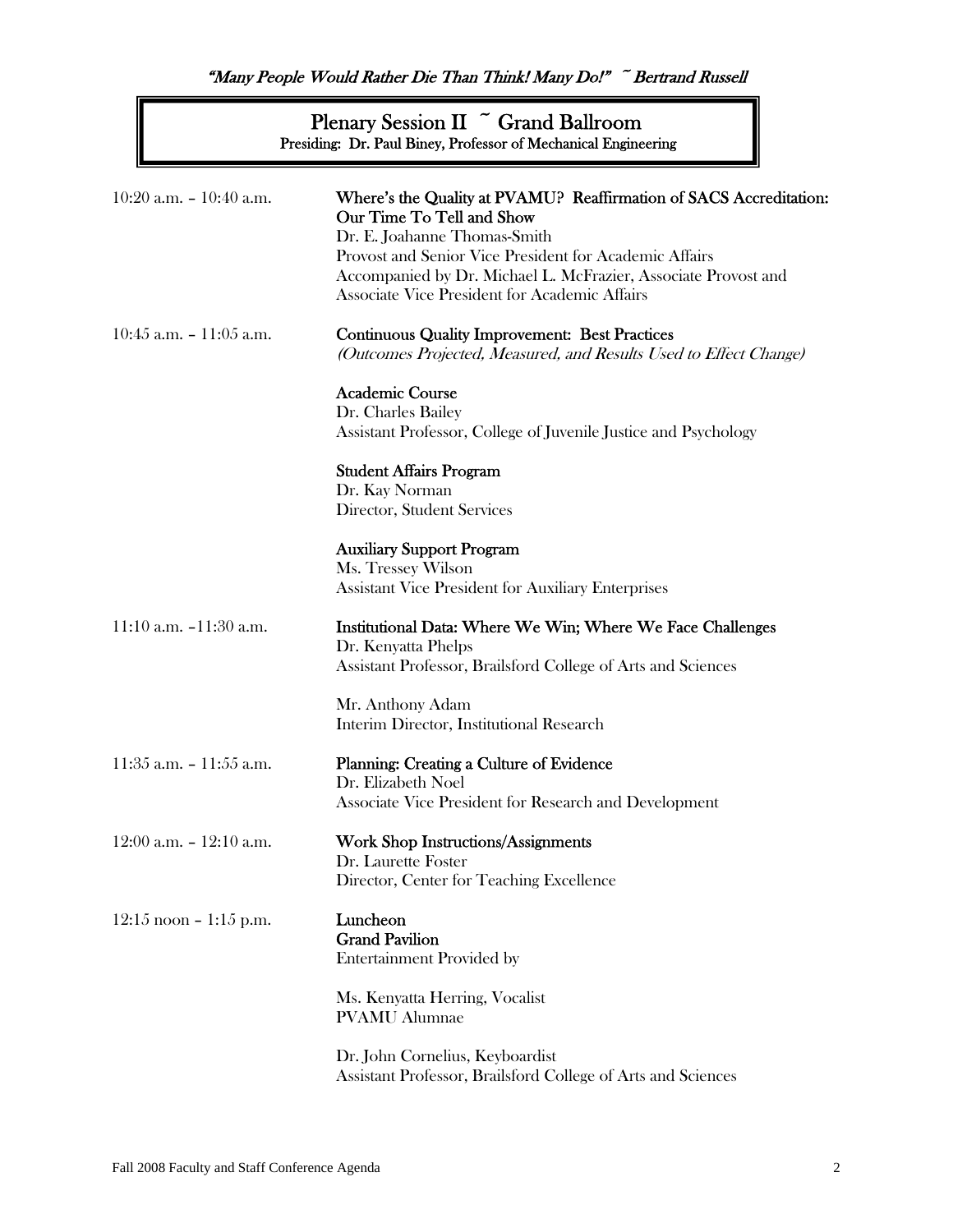## **Break Out Sessions**

### 1:30 p.m. – 2:45 p.m. Work Session I: Setting Institutional Imperatives that Advance PVAMU's Mission and Goals in a Climate of Change

### Focus Groups

| Location      | <b>Color Code</b> | Facilitators                                    |
|---------------|-------------------|-------------------------------------------------|
| Westchase I   | (Yellow)          | Dr. Sandra Jenkins, Nursing                     |
| 40            |                   | Dr. Tau Kadhi, Mathematics                      |
|               |                   | Mrs. JoAnn Burbridge, Juvenile Crime Prev. Ctr. |
| Westchase II  | (Blue)            | Mr. Rick Baldwin, Community Dev.                |
| 40            |                   | Mrs. Pamela Owens-Freeman, Recruitment          |
|               |                   | Mrs. Thelma Pierre, Health Center               |
| Westchase III | (Red)             | Dr. Moosa Kahn, Business                        |
| 40            |                   | Ms. Sue Sampleton, Development                  |
|               |                   | Ms. Elizabeth Brumfield, Coleman Library        |
| Westchase IV  | (Purple)          | Dr. Pamela Barber-Freeman, Education            |
| 50            |                   | Dr. Richard Griffin, Agriculture                |
|               |                   | Dr. Margie Landson, Nursing                     |
| Briarpark I   | (Orange)          | Dr. Shield Lin, Engineering                     |
| 60            |                   | Dr. Max Foutus, Undergrad. Medical Academy      |
|               |                   | Dr. Akel Kahera, Culture Center                 |
| Brairpark II  | (Yellow 2)        | Dr. Dennis Daniels, Undergrad. Medical Academy  |
| 60            |                   | Ms. Denise Simmons, Student Activities          |
|               |                   | Dr. Michael Williams, Business                  |
| Briarpark III | Blue 2            | Dr. Onimi Wilcox, Arts & Sciences               |
| 60            |                   | Dr. Judith Hansen, Education                    |
|               |                   | Dr. Paul Johnson, Agricultural Research         |
| Richmond I    | (Red 2)           | Mr. Mark Pearson, Enrollment Management         |
| 60            |                   | Mrs. Glenda Jones, Career Services              |
|               |                   | Dr. Judy Perkins, Engineering                   |
| Richmond II   | (Purple 2)        | Dr. Rosie Albritton, Coleman Library            |
| 60            |                   | Dr. Akhtar Lodgher, Computer Science            |
|               |                   | Dr. Myra Cintron, Criminal/Juvenile Justice     |
| Richmond III  | (Orange 2)        | Dr. Cheryle Snead-Greene, University College    |
| 60            |                   | Dr. Stephen Shaw, Library                       |
|               |                   | Ms. Lora Williams, Title III                    |

| $2:45$ p.m. $-3:00$ p.m. | <b>Break</b>                                                                                                                                                        |
|--------------------------|---------------------------------------------------------------------------------------------------------------------------------------------------------------------|
| $3:00$ p.m. $-4:00$ p.m. | Work Session II: How Can What We Know and What We Wish We<br>Knew Yield a Plan for Raising Measurable Quality Enhancement in<br><b>Student Learning Achievement</b> |
|                          | Focus Group Members and Facilitators Remain the Same                                                                                                                |
| 4:05 p.m. $-4:15$ p.m.   | Reconvene in Grand Ballroom                                                                                                                                         |
| $4:15$ p.m. $-4:35$ p.m. | In Pursuit of Quality, Don't Forget that Safety is First<br>Mr. Algray Pettus<br>Chief, PVAMU Department of Public Safety                                           |
| 4:45 p.m. $-$ 4:50 p.m.  | Closing Activities & Additional Instructions                                                                                                                        |
| $5:00$ p.m. $-6:50$ p.m. | <b>Focus Group Report Preparation</b>                                                                                                                               |
| $7:00$ p.m.              | Dinner (On Your Own)                                                                                                                                                |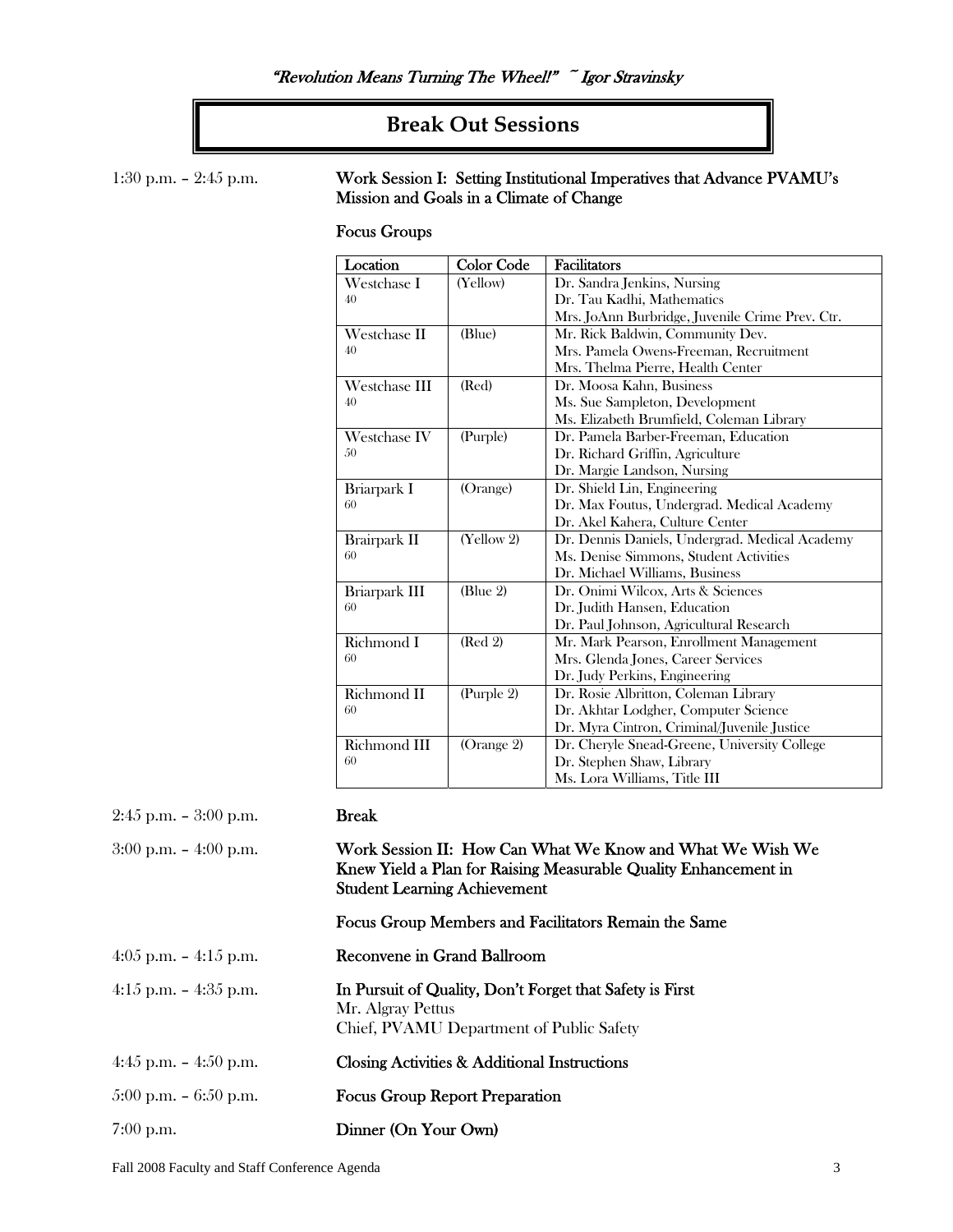# Fall 2008 Faculty and Staff Conference Theme: Quality Without Compromise

## Friday, August 22, 2008

| 6:45 a.m. - 8:00 a.m.       | <b>Continental Breakfast</b>                                                                                                                                                                                                   | <b>Grand Ballroom Foyer</b>                                         |
|-----------------------------|--------------------------------------------------------------------------------------------------------------------------------------------------------------------------------------------------------------------------------|---------------------------------------------------------------------|
|                             | Plenary Session III ~ Grand Ballroom<br>Presiding: Dr. James Palmer, Associate Professor of English                                                                                                                            |                                                                     |
| $8:00$ a.m. $-8:10$ a.m.    | <b>Opening Activities</b>                                                                                                                                                                                                      |                                                                     |
| $8:20$ a.m. $-9:00$ a.m.    | PVAMU's Mission and Goals in a Climate of Change                                                                                                                                                                               | Products of Conversations on Institutional Imperatives that Advance |
|                             | <b>Selected Focus Groups</b>                                                                                                                                                                                                   |                                                                     |
| 9:05 a.m. - 9:45 a.m.       | in Student Learning Achievement                                                                                                                                                                                                | Products of Conversations on Raising Measurable Quality Enhancement |
|                             | <b>Selected Focus Groups</b>                                                                                                                                                                                                   |                                                                     |
| $9:45$ a.m. $-10:00$ a.m.   | <b>Break</b>                                                                                                                                                                                                                   |                                                                     |
| 10:00 a.m. $- 10:20$ a.m.   | Toward 2012 in Student Affairs and Institutional Relations: Achieving<br>Outcomes Designed to Raise PVAMU to A New Level of Quality<br>Dr. Lauretta F. Byars<br>Vice President for Student Affairs and Institutional Relations |                                                                     |
| 10:25 a.m. $-10:45$ a.m.    | Toward 2012 in Research and Development: Achieving Outcomes<br>Designed to Raise PVAMU to A New Level of Quality<br>Dr. Willie F. Trotty<br>Vice President for Research and Development                                        |                                                                     |
| $10:50$ a.m. $- 11:10$ a.m. | Toward 2012 in Administration and Auxiliary Services: Achieving<br>Outcomes Designed to Raise PVAMU to A New Level of Quality<br>Mr. Fred Washington<br>Vice President for Administration and Auxiliary Services               |                                                                     |
| $11:15$ a.m. $-11:35$ a.m.  | Toward 2012 in Business Affairs: Achieving Outcomes Designed to<br>Raise PVAMU to A New Level of Quality<br>Mrs. Mary Lee Hodge<br>Vice President for Business Affairs                                                         |                                                                     |
| 11:40 a.m. $- 11:55$ a.m.   | <b>Questions and Answers</b>                                                                                                                                                                                                   |                                                                     |